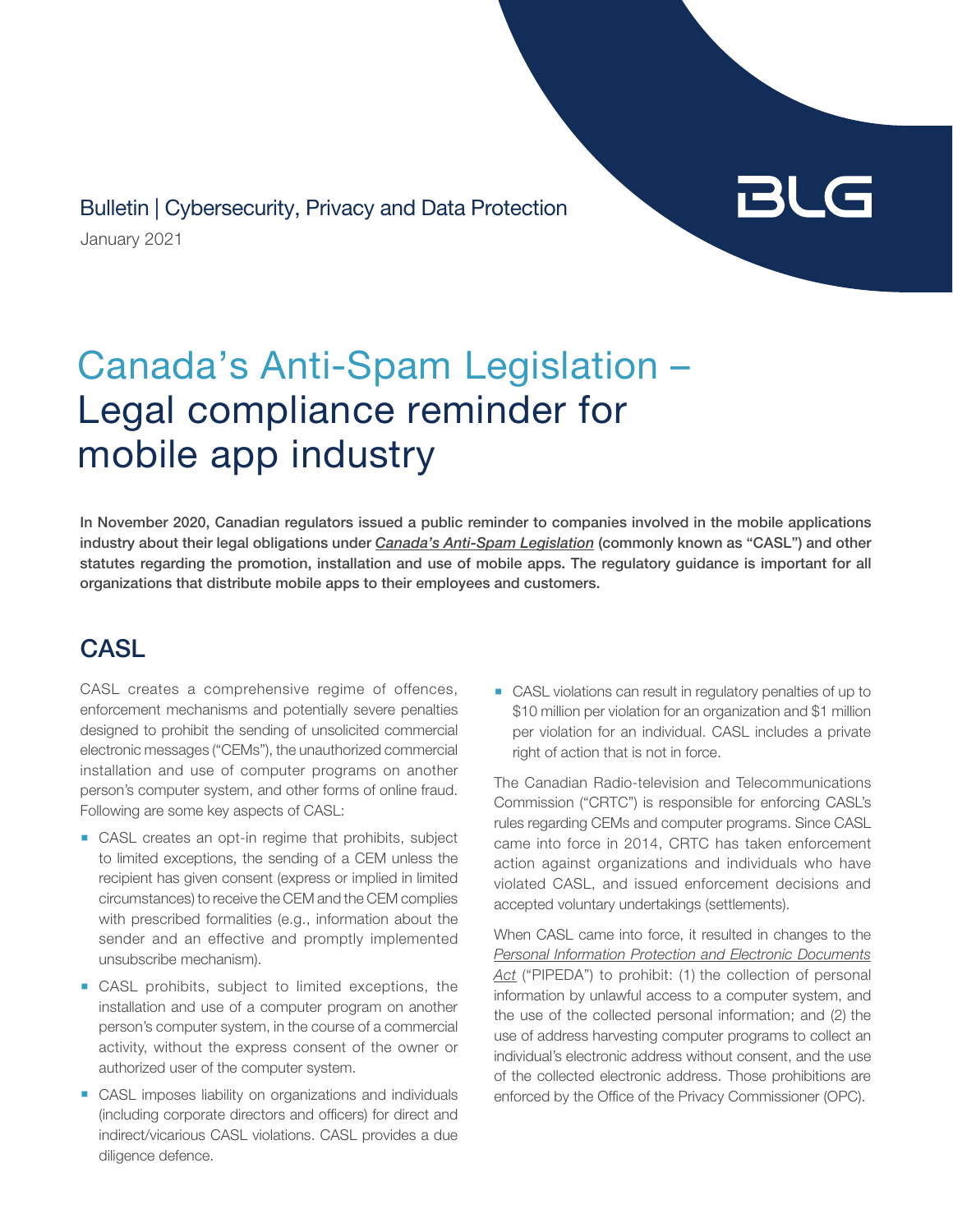When CASL came into force, it also resulted in changes to the *[Competition Act](http://canlii.ca/t/7vdv)* to prohibit false or misleading representations in any of the following elements of an electronic message: (1) sender information; (2) subject matter information; (3) locator information (information, including a hyperlink/URL, in a message identifying a source of data); and (4) the body of the message. Those prohibitions are enforced by the Competition Bureau.

#### CASL rules for computer programs

Following is a summary of some key elements of CASL's rules for computer programs, including mobile apps.

- **Broad application:** The computer program rules apply to all computer programs unless a specified exception applies. The rules are not limited to malware/spyware or other kinds of fraudulent or harmful computer programs.
- **E** General prohibitions: A person must not, in the course of a commercial activity, install or cause to be installed a computer program on another person's computer system, or cause an electronic message to be sent from another person's computer system on which the person installed, or caused to be installed, a computer program, unless the person has obtained the express consent of the owner or authorized user of the computer system or a specified exception applies. CASL also prohibits aiding, inducing, procuring or causing to be procured a violation of the computer program rules.
- **Express, opt-in consent:** A person must obtain express, opt-in consent to the installation of a computer program on another person's computer system or the sending of messages from another person's computer system.
- Request for consent: A request for express consent regarding the installation of a computer program must clearly and simply set out specified information. If a computer program performs specified invasive functions that will cause a computer system to operate in a manner that is contrary to the reasonable expectations of the owner or authorized user of the computer system, then a request for consent to the installation of the computer program must set out additional information and satisfy additional requirements.
- **E** Separate/discrete consent: A consent to installation or use of a computer program on another person's computer system must be specific and separate from consents to other kinds of CASL-regulated conduct and must not be subsumed in, or bundled with, requests for

consent to the general terms and conditions of use or sale. A person who alleges they obtained consent to the installation or use of a computer program on another person's computer system has the onus of proving the consent.

- **Deemed consent for certain programs:** A person is considered to expressly consent to the installation of certain kinds of computer programs (e.g., a cookie, HTML code, Java Scripts) if the person's conduct is such that it is reasonable to believe that the person consents to the program's installation.
- **E** Removal of invasive computer programs: A person who obtains consent to the installation of an invasive computer program based on an inaccurate description of the program must provide a procedure to assist with the removal of the program.

In September 2020, the CRTC published updated guidance titled *[Canada's Anti-Spam Legislation Requirements](https://crtc.gc.ca/eng/internet/install.htm) [for Installing Computer Programs](https://crtc.gc.ca/eng/internet/install.htm)* to help organizations comply with CASL's computer program rules. See BLG bulletin *[CASL – Regulatory guidance for computer program](https://www.blg.com/-/media/insights/documents/casl-regulatory-guidance-for-computer-program-installation-rules.pdf) [installation rules](https://www.blg.com/-/media/insights/documents/casl-regulatory-guidance-for-computer-program-installation-rules.pdf)*.

#### Guidance for mobile app industry

In November 2020, the CRTC, the OPC and the Competition Bureau jointly issued a [news release](https://priv.gc.ca/en/opc-news/news-and-announcements/2020/nr-c_201126/?wbdisable=true) to announce their issuance of [letters](https://priv.gc.ca/en/opc-news/news-and-announcements/2020/let_201126/) to 36 companies involved in the mobile applications industry to encourage them to review and revise their practices to ensure compliance with CASL and related provisions in PIPEDA and the *Competition Act*.

The news release and letter remind mobile app companies of their legal obligations regarding the promotion, installation and use of mobile apps, and encourage mobile app companies to avoid practices that put Canadians at risk of fraud, identity theft and financial loss. The letter includes the following examples of mobile app practices that present legal compliance concerns:

- **Apps that convey false or misleading representations to** promote a product, service or business interest.
- **E** Apps that collect consumer information without adequately disclosing to consumers how their information will be used or shared (even when the apps are free) or apps that make representations that are false or misleading regarding the collection, use, sharing, storage or disposal of consumer information.